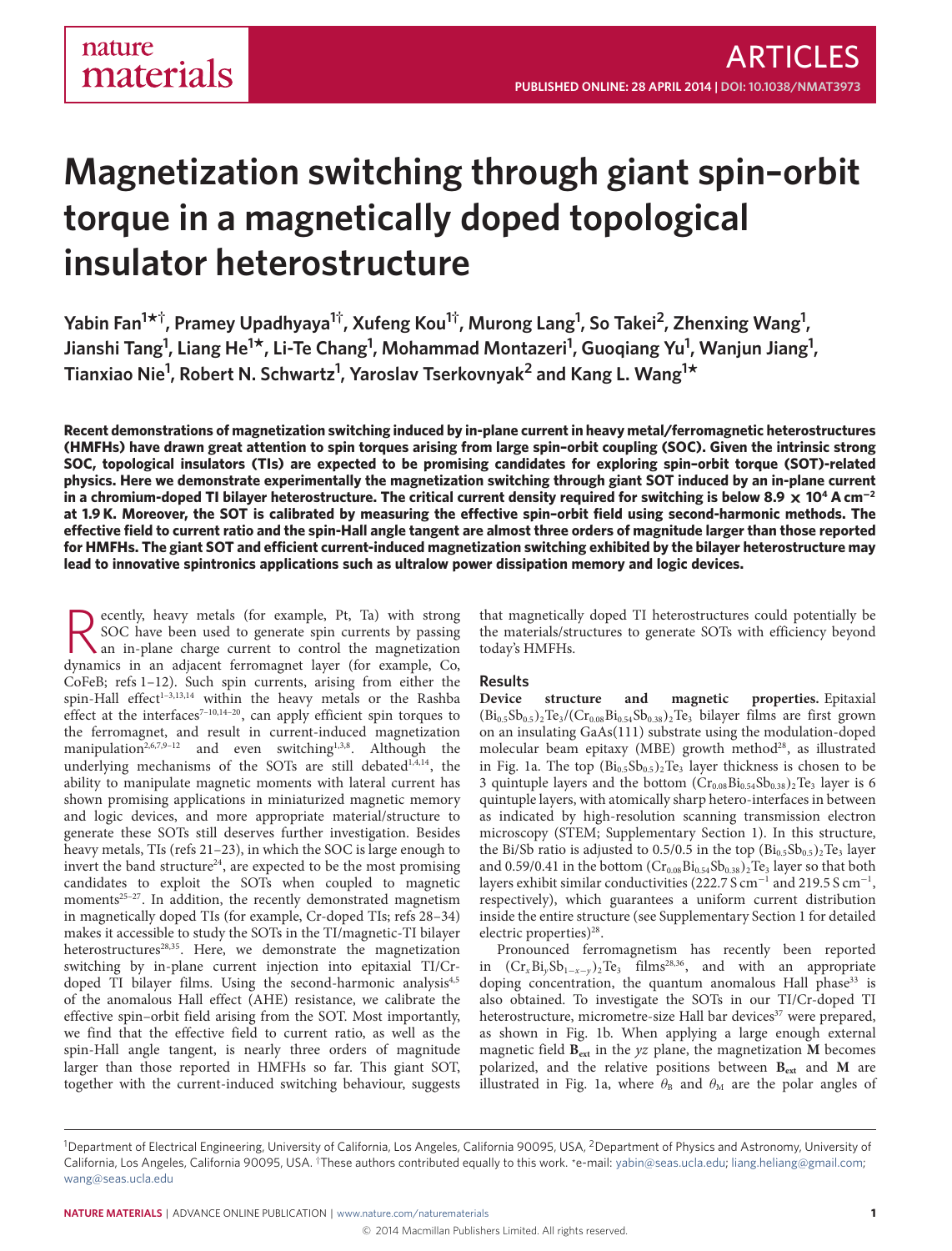

Figure 1 | Experimental set-up and magnetic properties of the (Bi<sub>0.5</sub>Sb<sub>0.5</sub>)<sub>2</sub>Te<sub>3</sub>/(Cr<sub>0.08</sub>Bi<sub>0.54</sub>Sb<sub>0.38</sub>)<sub>2</sub>Te<sub>3</sub> bilayer heterostructure. a, Three-dimensional schematic of the bilayer heterostructure. The top layer (light blue) shows the 3 quintuple layers  $(Bi_{0.5}Sb_{0.5})$   $T_{e_3}$  and the bottom layer (light red) presents the 6 quintuple layers ( $Cr_{0.08}Bi_{0.54}Sb_{0.38}$ )<sub>2</sub>Te<sub>3</sub>. B<sub>ext</sub> (red arrow) represents the external magnetic field and **M** (blue arrow) denotes the magnetization of the bottom (Cr<sub>0.08</sub>Bi<sub>0.54</sub>Sb<sub>0.38</sub>)<sub>2</sub>Te<sub>3</sub> layer. **B<sub>K</sub>** (green arrow) is the out-of-plane anisotropy field. **b**, Micrograph of the Hall bar device with schematic illustrations of the Hall measurement set-up. The width of the Hall bar and the length between two neighbouring Hall contacts are both 5 µm. **c**, The Hall resistance as a function of the applied external magnetic field for both the out-of-plane ( $\theta_B = 0$ ) and nearly in-plane ( $\theta_B \approx \pi/2$ ) directions, respectively, at 1.9 K. **d**, Superconducting quantum interference device measurement of the magnetization for both the out-of-plane ( $\theta_B = 0$ ) and in-plane ( $\theta_B \approx \pi/2$ ) directions, respectively, at 5 K for external magnetic fields up to ±500 mT.

 $\mathbf{B}_{\text{ext}}$  and **M** from the z axis, respectively. Here,  $\mathbf{B}_{\text{K}} = K \cos \theta_{\text{M}} \hat{z}$  is the out-of-plane anisotropy field with  $K$  being the anisotropy coefficient estimated to be around 0.9 T (Supplementary Section 2).

Field-dependent Hall resistance measurements of the TI/Crdoped TI bilayer heterostructure for both the out-of-plane ( $\theta_B = 0$ ) and nearly in-plane ( $\theta_B \approx \pi/2$ ) directions were carried out at 1.9 K, and the results are shown in Fig. [1c](#page-1-0). The nearly squareshape magnetic hysteresis loop of  $R_H$  at  $\theta_B = 0$  clearly suggests that the magnetization easy axis is out-of-plane (that is, along the z direction). In addition, superconducting quantum interference device measurements were carried out to directly probe the magnetization **M** for both the out-of-plane ( $\theta_B = 0$ ) and in-plane  $(\theta_B \approx \pi/2)$  directions, and the results are shown in Fig. [1d](#page-1-0). The saturation magnetization  $M<sub>s</sub>$  is measured to be around 16 emu cm<sup>-3</sup> along the out-of-plane ( $\theta_B = 0$ ) direction for applied magnetic fields greater than 100 mT. In contrast, **M** does not show any saturation behaviour even when  $|\mathbf{B}_{ext}| > 500$  mT for fields along the in-plane ( $\theta_B \approx \pi/2$ ) direction, again indicating the robust out-of-plane magnetic anisotropy of our TI/Cr-doped TI heterostructure sample.

**Magnetization switching induced by an in-plane current.** In our conductive TI/Cr-doped TI bilayer heterostructure, a dominant spin accumulation in the Cr-doped TI layer with spin polarized in the transverse direction is expected when passing a charge current in the  $y$  direction due to the spin-Hall effect in the bulk and the spin polarization arising from the Rashba-type interactions at the interfaces. A strong enhancement of the interfacial spin accumulation can be expected due to the spin-momentum locking of the topological surface states<sup>[21,](#page-5-9)[22](#page-5-20)[,25,](#page-5-12)[38](#page-5-21)[,39](#page-5-22)</sup>. The accumulated spins<sup>'</sup> angular momentum can be directly transferred to the magnetization

<span id="page-1-0"></span>**M** and therefore affect its dynamics. In particular, such a SOT can be described as  $\tau_{SO} = -\gamma M \times B_{SO}$ , where the effective spin–orbit field is **B**<sub>so</sub> =  $I\lambda$ <sub>SO</sub> $\hat{x} \times \mathbf{m}$ . Here  $\gamma$  is the gyromagnetic ratio,  $\lambda$ <sub>SO</sub> is the coefficient characterizing the SOC strength in the system, I is the charge current conducting along the longitudinal direction and **m** is the unit vector that denotes the magnetization direction. This SOT is normally referred to as the spin transfer-like SOT (ref. [4\)](#page-4-3), and the equally important field-like SOT term is found to be an order of magnitude smaller in our structure (Supplementary Sections 4 and 5). As a result, we focus mainly on the spin transfer-like SOT in the following. Accordingly, we illustrate the four stable states in Fig. [2a](#page-2-0) where the applied d.c. current,  $I_{dc}$ , conducts along the longitudinal direction (that is,  $\pm y$  axis), and the external magnetic field is also applied along the  $\pm y$  axis. In panel 1 of Fig. [2a](#page-2-0), for example, we show the case where the d.c. current,  $I_{dc}$ , and the in-plane external magnetic field, **B<sup>y</sup>** , are both applied along the  $+y$  axis. The effective spin–orbit field,  $\mathbf{B}_{\text{SO}}$ , induced by  $I_{\text{d.c.}}$  is pointing along the tangential  $-\hat{\theta}$  direction of **M**, which tilts **M** up to obtain a positive  $z$  component,  $M_z$ , when in equilibrium. The other three cases for different configurations of the applied  $I_{\text{dc}}$ . and **B<sup>y</sup>** are illustrated in panels 2–4 of Fig. [2a](#page-2-0), correspondingly. To summarize, in the presence of a constant external magnetic field in the y direction, the z-component magnetization  $M_z$  can be switched, depending on the d.c. current conduction direction<sup>[1,](#page-4-0)[3,](#page-4-1)[8](#page-5-8)</sup>; likewise, when the applied d.c. current is fixed,  $M_z$  can also be switched by changing the in-plane external magnetic field.

On the basis of such a scenario, we carried out the  $(I<sub>d.c.</sub>$ -fixed,  $B_y$ -dependent) and the ( $B_y$ -fixed,  $I_{dc}$ -dependent) experiments at 1.9 K; the results are shown in Fig. [2b](#page-2-0),c, respectively. Specifically, when  $I_{\text{dc}} = +10 \mu A$  (blue squares in Fig. [2b](#page-2-0)), the AHE resistance  $R_{\text{AHE}}$  goes from negative to positive as the applied in-plane magnetic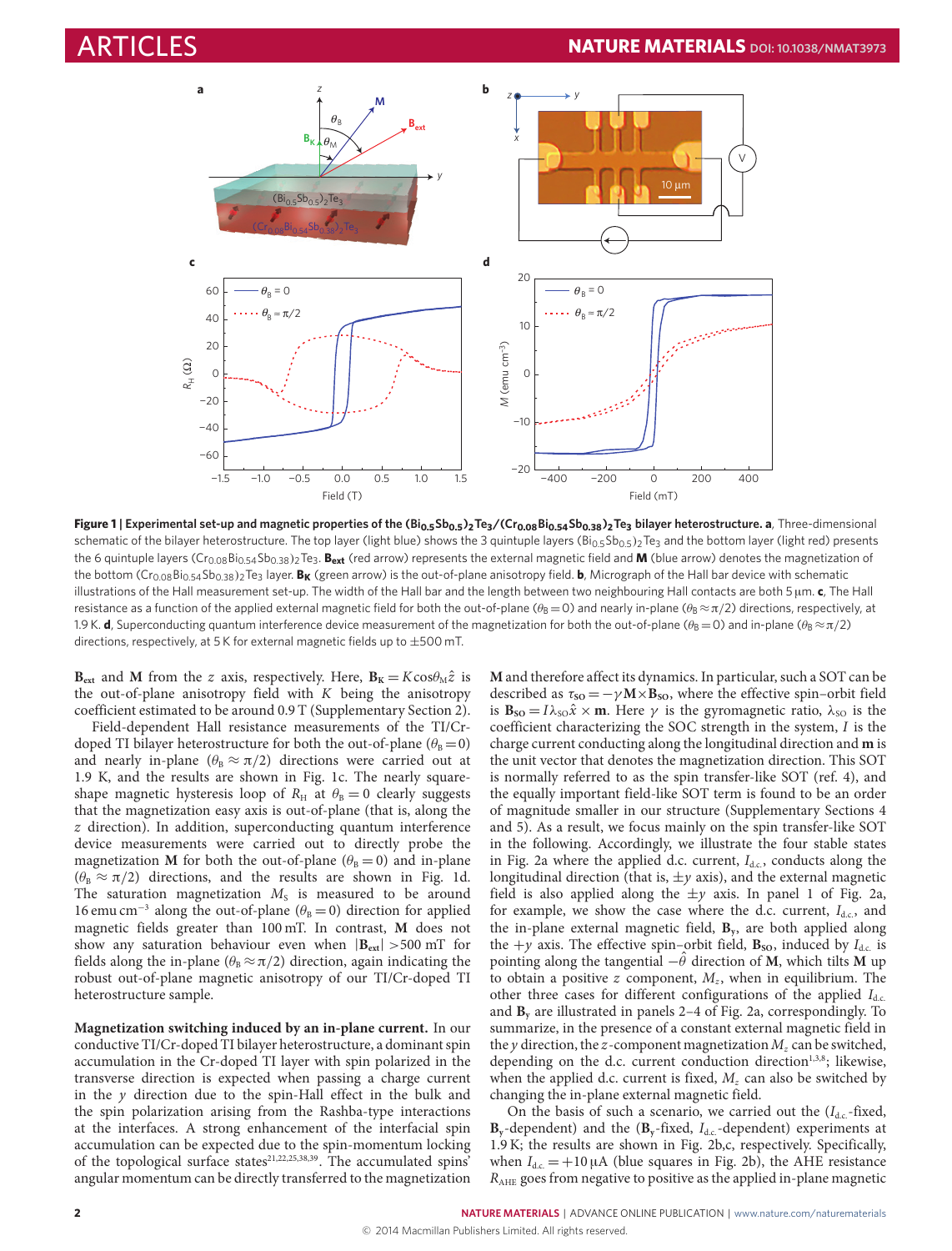

**Figure 2 | Magnetization switching due to the SOT induced by an in-plane d.c. current. a**, Schematic of the four stable magnetization states (panels 1–4) when passing a large d.c. current,  $I_{d,c}$ , and applying an in-plane external magnetic field, By, in the  $\pm$ y directions. The effective spin-orbit field Bso induced by the d.c. current and the anisotropy field B<sub>K</sub> are both considered. b, The AHE resistance  $R_{AHE}$  as a function of the in-plane external magnetic field when passing a constant d.c. current with *I*<sub>d.c.</sub> = +10 μA and *I*<sub>d.c.</sub> = −10 μA along the Hall bar, respectively, at 1.9 K. **c**, Current-induced magnetization switching in the Hall bar device at 1.9 K in the presence of a constant in-plane external magnetic field with  $B<sub>v</sub> = +0.6$  T and  $B<sub>v</sub> = -0.6$  T, respectively. Inset: Expanded scale to show the hysteresis windows. **d**, Phase diagram of the magnetization state in the presence of an in-plane external magnetic field **B<sup>y</sup>** and a d.c. current *I<sub>d.c</sub>*. The dashed lines and symbols (obtained from experiments) represent switching boundaries between the different states. In all panels, the symbol  $\uparrow$  means  $M_z > 0$  and  $\downarrow$  means  $M_z < 0$ , not  $M_z = \pm M_s$ .

field  $\mathbf{B}_v$  gradually changes from  $-3$  T to 3 T, indicating that the z-component magnetization  $M_z$  switches from  $-z$  to  $+z$ . In contrast, when  $I_{dc} = -10 \mu A$ , the AHE resistance reverses sign (red circles in Fig. [2b](#page-2-0)) and  $M_z$  varies from  $+z$  to  $-z$  as  $\mathbf{B}_y$  is swept from −3 T to 3 T. It should be noted that in both cases the AHE resistance hysteresis loops agree well with our proposed scenario. At the same time, when we scan the d.c. current  $I_{\text{dc}}$  at a given fixed magnetic field, we also observe similar magnetization switching behaviour: the AHE resistance  $R_{\text{AHE}}$  changes from negative to positive for  $B<sub>y</sub> = +0.6$  T (blue squares in Fig. [2c](#page-2-0)), but reverses its evolution trend, that is, changes from positive to negative, for  $B_y = -0.6$  T (red circles in Fig. [2c](#page-2-0)). For this case, the small hysteresis window in  $R_{\text{AHE}}$  is clearly visible on an expanded scale as shown in the inset of Fig. [2c](#page-2-0). Consequently, both the  $(I_{d,c}$ -fixed,  $B_y$ -driven) and the ( $B_y$ -fixed,  $I_{dc}$ -driven) magnetization switching behaviours clearly demonstrate that the magnetization can be effectively manipulated by the current-induced SOT in our TI/Crdoped TI bilayer heterostructure. We summarize these switching behaviours in the phase diagram in Fig. [2d](#page-2-0). For the four corner panels in Fig. [2d](#page-2-0) where the field value  $B_{\nu}$  and  $I_{\text{dc}}$  are large, the magnetization state is deterministic; however, in the central panel where  $B<sub>v</sub>$  and  $I<sub>d.c.</sub>$  are small, both magnetization states, up and down, are possible; this behaviour agrees with the hysteresis windows, as shown in Fig. [2b](#page-2-0),c, where in the low- $B_{\nu}$  and small- $I_{\text{dc}}$  region the two magnetization states are both allowed. On the basis of this phase diagram, it can be clearly seen that the magnetization can be easily switched with only tens of micro-amperes of d.c. current

<span id="page-2-0"></span>(that is, below  $8.9 \times 10^4$  A cm<sup>-2</sup> in current density  $J_{\text{d.c.}}$ ), suggesting that the current-induced SOT in our TI/Cr-doped TI bilayer heterostructure is quite efficient. The temperature dependence of the critical switching current density and the anisotropy field can be found in Supplementary Section 7.

**Second-harmonic analysis of the AHE resistance.** To quantitatively analyse the current-induced SOT in the TI/Cr-doped TI bilayer system, we carried out harmonic measurements of the AHE resistance to calibrate the effective spin-orbit field  $\mathbf{B}_{\text{SO}}$  arising from the SOT. By sending an a.c. current,  $I_{ac.}(t) = I_0 \sin(\omega t)$ , into the Hall bar device, the alternating effective field,  $\mathbf{B}_{\text{eff}}(t) = \mathbf{B}_{\text{SO}}\sin(\omega t)$ , causes the magnetization **M** to oscillate around its equilibrium position, which gives rise to a second-harmonic AHE resistance (Supplementary Section 2):  $R_{\text{AHE}}^{2\omega} = -\frac{1}{2}I_0 dR_{\text{AHE}}/dI$ . The secondharmonic AHE resistance  $R_{\text{AHE}}^{2\omega}$  contains information of the effective field  $B_{so}$  and has been used as an effective method to quantify it<sup>[4,](#page-4-3)[5](#page-4-4)</sup>. Here we introduce two different ways to measure this effective field by the second-harmonic method<sup>[4](#page-4-3)</sup>, namely, one is to sweep the external magnetic field to large values, and the other one is to rotate the external magnetic field direction while keeping its magnitude fixed. Both ways give quantitatively the same effective field  $\mathbf{B}_{\text{SO}}$  for a given a.c. current as discussed in detail below.

In Fig. [3](#page-3-0) we show the second-harmonic AHE resistance  $R_{\text{AHE}}^{2\omega}$ as a function of the in-plane external magnetic field when the input a.c. current is given as  $I_{ac.}(t) = I_0 \sin(\omega t)$ , where  $I_0 = 2\mu A$  and  $\omega$  = 15.8 Hz are used. When the in-plane external magnetic field is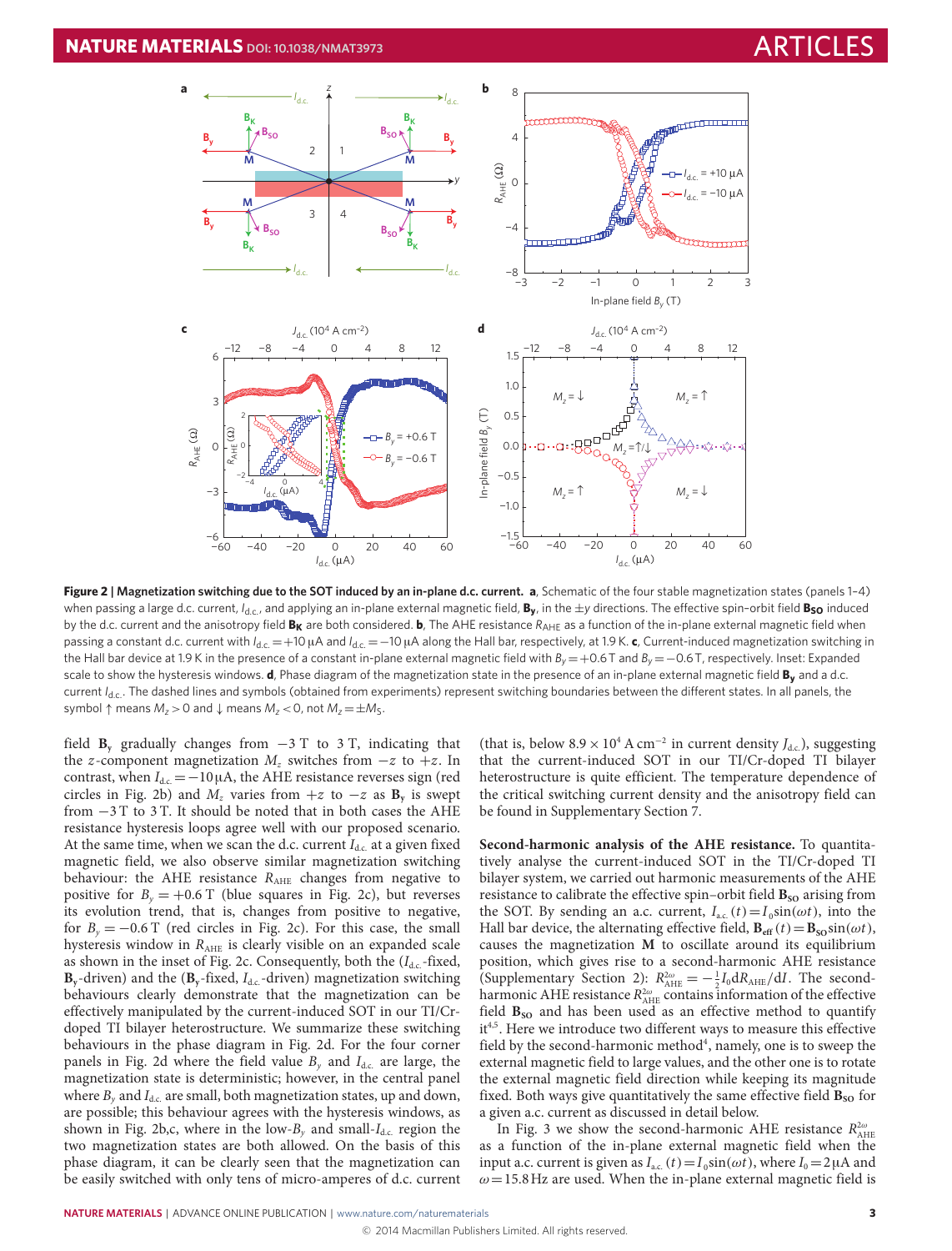larger than the saturation field (that is,  $|B_y| > K$ ), the Cr-doped TI layer will be in a single-domain state and polarized in the same direction as **B<sup>y</sup>** , as illustrated in regions I and III in Fig. [3.](#page-3-0) In this state, the second-harmonic AHE resistance is given by the simple formula (Supplementary Section 3)

$$
R_{\text{AHE}}^{2\omega} = -\frac{1}{2} \frac{R_{A} B_{\text{SO}}}{(|B_{y}| - K)}
$$
(1)

where  $R_A = 36 \Omega$  is the out-of-plane saturation AHE resistance. Under such circumstance, the magnetization **M** will be polarized and the oscillation magnitude induced by the a.c. current will decrease if we further increase  $B_y$ , thus causing  $R_{\text{AHE}}^{2\omega}$  to scale as  $1/(|B_y| - K)$ . By fitting the  $R_{\text{AHE}}^{2\omega}$  versus  $B_y$  curve in the large field region with the above formula, we find the effective field value,  $B_{\text{SO}} \approx \pm 26.2 \text{ mT}$ , pointing along  $+z$  or  $-z$  depending on the direction of **B<sup>y</sup>** , which is consistent with the definition of  $\mathbf{B}_{\text{so}}$ . Consequently, the scaling relation of  $R_{\text{AHE}}^{2\omega}$  confirms that the measured  $R_{\text{AHE}}^{2\omega}$  signal indeed comes from the SOT-induced magnetization oscillation around its equilibrium position.

In addition to sweeping the external magnetic field, we also performed the field rotation experiments to find the angle dependence of the effective spin–orbit field. By continuously rotating the external magnetic field orientation in the yz plane while keeping its magnitude fixed at 2 T, we managed to effectively rotate the magnetization of the Cr-doped TI layer in the yz plane, while maintaining it in a single-domain state. Defining the clockwise direction as the positive rotation direction, as shown in the insets of Fig. [4a](#page-4-5)–c, the first- and second-harmonic AHE resistances,  $R_{\rm AHE}^{\rm 1\omega}$ and  $R_{\text{AHE}}^{2\omega}$ , were measured simultaneously<sup>[4,](#page-4-3)[5](#page-4-4)</sup>, as a function of the field angle  $\theta_B$  from  $-\pi$  to  $\pi$  in the yz plane. The results are shown in Fig. [4a](#page-4-5),b, respectively (to get the correct  $R_{\text{AHE}}^{1\omega}$ , the ordinary Hall resistance component has been subtracted from the total firstharmonic Hall resistance). In this case, the effective spin–orbit field,  $B_{\theta} = B_{\text{SO}}$ , induced by the a.c. current is pointing along the tangential direction of the magnetization **M**. This field  $\mathbf{B}_{\theta}$  is the origin of  $R_{\text{AHE}}^{2\omega}$ , according to (Supplementary Section 2):

$$
R_{\text{AHE}}^{2\omega} = -\frac{R_{\text{A}}}{2B_{\text{ext}}\cos\left(\theta_{\text{B}} - \theta_{\text{M}}\right)}\frac{\text{d}\left(\cos\theta_{\text{M}}\right)}{\text{d}\theta_{\text{B}}}B_{\theta} \tag{2}
$$

At non-zero  $\theta_B$ , the first-harmonic AHE resistance is given by  $R_{\text{AHE}}^{1\omega} = R_A \cos \theta_M$ .  $\theta_M$  is a function of  $\theta_B$ , and their relationship can be established by solving the equilibrium condition of the magnetization when applying an external magnetic field. For details, see Supplementary Section 2 (Supplementary equation (2.6)). Combining  $R_{\text{AHE}}^{1\omega}$  and  $R_{\text{AHE}}^{2\omega}$ we get  $B_\theta = -2B_{ext} \cos(\theta_B - \theta_M) R_{AHE}^{2\omega}/(dR_{AHE}^{1\omega}/d\theta_B)$ . Shown in Fig. [4c](#page-4-5) is the obtained effective spin–orbit field value  $B_{\theta}$  as a function of the rotation angle  $\theta_B$  for different amplitudes of the a.c. current,  $I_{\text{a.c.}}$ , ranging from 1 µA to 5 µA, respectively. Note that we get strictly negative values for  $B_\theta$ , which means the effective field  $\mathbf{B}_\theta$  is pointing towards the  $-\theta$  tangential direction (that is, anticlockwise). This is consistent with the magnetic field sweeping experiments shown in Fig. [3](#page-3-0) and the current-induced switching data in Fig. [2c](#page-2-0). Equally important, we observe that the effective field  $\mathbf{B}_{\theta}$  is highly anisotropic, reaching the highest value at  $\theta_B = 0, \pm \pi$  (out-of-plane) and lowest at  $\theta_B = \pm \pi/2$  (in-plane). The  $\theta_B$  dependence of the effective spin–orbit field reveals that the SOT anisotropy is stronger than those reported for the  $AIO_x/Co/Pt$  and  $MgO/CoFeB/Ta$ systems<sup>[4](#page-4-3)</sup>, possibly owing to the emergence of higher-order terms in the SOT expression<sup>[4](#page-4-3)</sup> when considering the strong SOC in TIs.

In addition, we also plot the effective field value  $B_{\theta}$  as a function of the a.c. current amplitude for three different  $\theta_B$  angles,  $\theta_B = 0$ ,  $\pi/4$  and  $\pi/2$ , in Fig. [4d](#page-4-5), respectively. The effective field



<span id="page-3-0"></span>**Figure 3 | Second-harmonic AHE resistance as a function of the in-plane external magnetic field.** The shaded regions I, II and III represent a single-domain state pointing in the −*y* direction, magnetization reversal, and a single-domain state pointing in the *y* direction, respectively. The solid black line is the experimental raw data. The dashed lines denote the fitting proportional to  $1/(|B_y|-K)$  in the negative field region (red line) and in the positive field region (blue line), respectively. Insets in regions I and III show the magnetization oscillation around its equilibrium position when passing an a.c. current. The a.c. current amplitude is  $2 \mu A$  and the frequency is 15.8 Hz.

 $B_{\theta}$  has a linear dependence on the a.c. current amplitude (or a.c. current density amplitude  $J_{\text{a.c.}}$ ), and the  $|B_{\theta}|/J_{\text{a.c.}}$  ratio ranges from 0.0048 mT  $(A \text{ cm}^{-2})^{-1}$  to 0.0146 mT  $(A \text{ cm}^{-2})^{-1}$ , which is nearly three orders of magnitude larger than those reported in HMFHs (refs [4](#page-4-3)[,5\)](#page-4-4). Using the spin-Hall angle tangent<sup>[3](#page-4-1)[,4](#page-4-3)</sup>, defined as  $\vartheta_{\text{SH}} = 2eM_{\text{S}}B_{\theta}t_{\text{Cr-TI}}/\hbar J_{\text{a.c.}}$ , where *e* is the electron charge,  $\hbar$  is Planck's constant divided by  $2\pi$  and  $t_{Cr-TI}$  is the Cr-doped TI layer thickness, to quantify the SOT, we find that the  $\vartheta_{SH}$  value ranges from 140 to 425, depending on  $\theta_B$ , which is almost three orders of magnitude larger than those reported in HMFHs. Here,  $\vartheta_{SH}$  has the same sign as the one revealed in Pt (ref. [1\)](#page-4-0). Again, this giant SOT observed in our TI/Cr-doped TI bilayer heterostructure is attributed to the strong SOC interaction in the whole structure and the coexisting magnetism, in conjunction with the breaking of the reflection symmetry in the growth direction by Cr doping. The topological surface states may play an important role in the current-induced SOT because of the spin-momentum locking mechanism, which is expected to be a much more efficient way to generate SOT compared with heavy metals<sup>[25](#page-5-12)</sup>. The role of the topological surface states and the various associated spin-galvanic/magneto-electric phenomena discussed in refs [25,](#page-5-12)[27,](#page-5-13)[40,](#page-5-23)[41](#page-5-24) warrant additional and more elaborate experiments. For example, the harmonic measurements of the heterostructures with various top TI layer and bottom Cr-doped TI layer thicknesses should be carried out; however, that is beyond the scope of this paper.

We have demonstrated the magnetization switching by the  $(I_{\text{dc}}-I_{\text{dc}})$ fixed,  $\mathbf{B}_v$ -driven) and the  $(\mathbf{B}_v$ -fixed,  $I_{\text{dc}}$ -driven) experiments that reveal the giant SOT induced by the in-plane current in the TI/Cr-doped TI bilayer heterostructure. The switching is efficient, requiring a critical current density below  $8.9 \times 10^4$  A cm<sup>-2</sup> at 1.9 K. We further analysed the current-induced SOT by extracting the effective spin–orbit field using second-harmonic measurement of the AHE resistance. We found that the  $|B_{SO}|/J_{ac}$  ratio, as well as the spin-Hall angle tangent  $\vartheta_{SH}$ , is nearly three orders of magnitude larger than the ones reported so far in HMFHs. In addition, we showed that the SOT exhibits a strong angular anisotropy. Very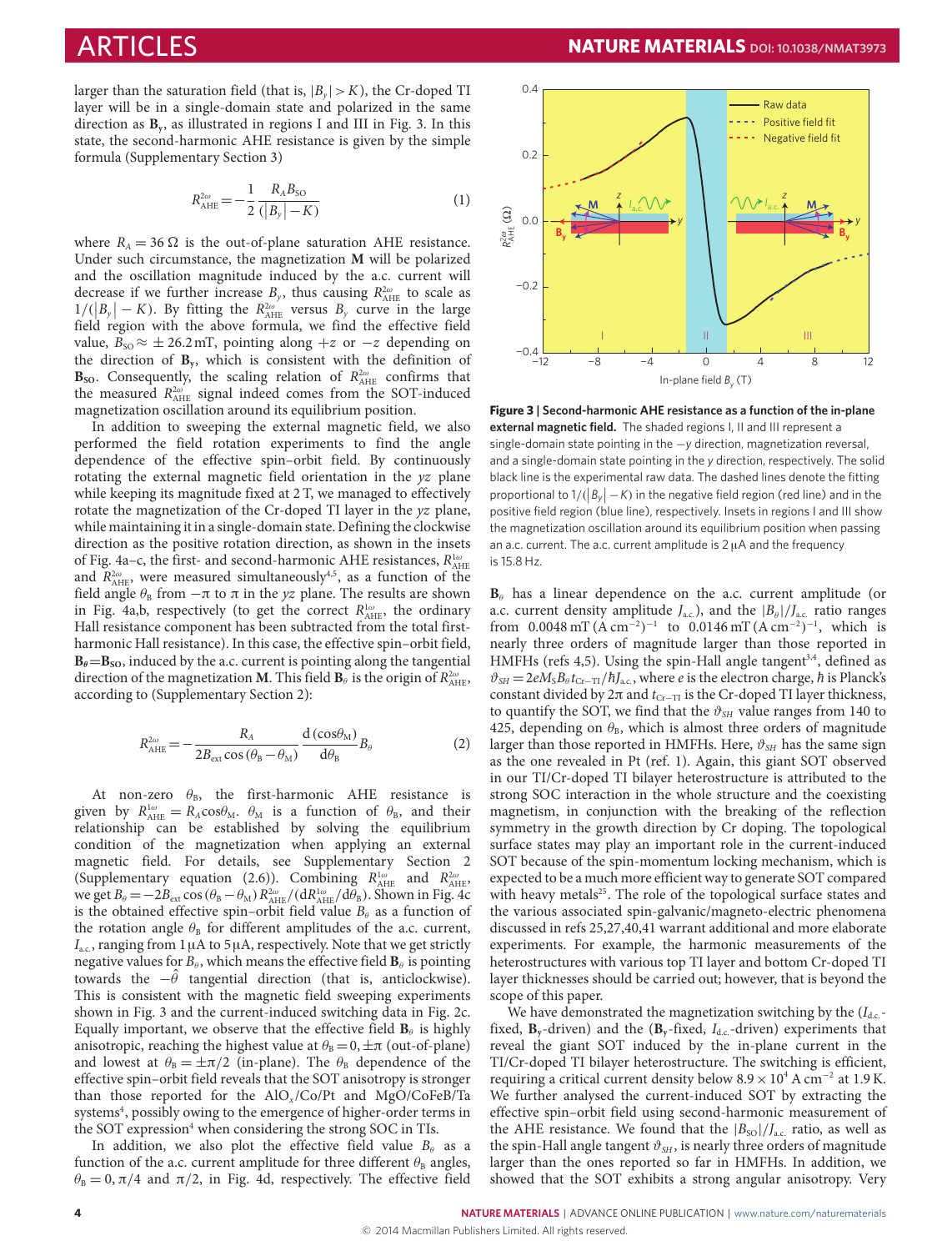

Figure 4 | Harmonic signals and effective spin-orbit fields obtained from the rotation experiments. a,b, First- and second-harmonic AHE resistances,  $R^{1\omega}_{\rm AHE}$  and  $R^{2\omega}_{\rm AHE}$ , as a function of the field angle  $\theta_{\rm B}$  for the applied a.c. current *I*<sub>a.c.</sub> with different amplitudes ranging from 1 μA to 5 μA, respectively, when  $\theta_{\rm B}$ varies from -π to π in the *yz* plane as shown in the inset figures. **c**, The effective spin-orbit field as a function of θ<sub>B</sub> for the applied a.c. current *I*<sub>a.c.</sub> with different amplitudes ranging from 1μA to 5μA. **d**, The effective spin-orbit field as a function of the a.c. current amplitude *I<sub>a.c.</sub>* for three different θ<sub>B</sub> angles,  $\theta_B = 0$ ,  $\pi/4$  and  $\pi/2$ . Straight lines are the linear fittings. Error bars show standard errors. In all the rotation experiments, the  $B_{ext}$  field magnitude is fixed at 2 T and the temperature is kept at 1.9 K.

recent work<sup>[42](#page-5-25)</sup> reporting a spin torque ratio of up to 3.5 in the  $Bi<sub>2</sub>Se<sub>3</sub>/permally heterostructure at room temperature also suggests$ that TIs are good SOT source materials. The use of the giant SOT revealed in our TI/Cr-doped TI bilayer heterostructure for room-temperature applications will probably require a search for high-Curie-temperature magnetic TIs or other alternative roomtemperature insulating (or high resistivity) magnetic materials that can couple efficiently with TIs. Therefore, our findings in the TI/Cr-doped TI bilayer heterostructure may spur further work on heterostructures that integrate TIs and magnetic materials, and may potentially lead to the innovation of novel SOT devices.

### **Methods**

**MBE growth.** Thin-film growth was performed using an ultrahigh vacuum Perkin Elmer MBE system. Semi-insulating ( $\rho > 10^6 \Omega$  cm) GaAs (111) substrates were pre-annealed in the growth chamber at up to 580 °C to remove the native oxide. High-purity Bi (99.9999%), Te (99.9999%), Cr (99.99%) and Sb (99.999%) were evaporated by conventional effusion cells and cracker cells. During the modulation-doped growth, the GaAs (111) substrate was maintained at 200  $^{\circ}\mathrm{C}$ (growth temperature). Bi and Te cells were kept at 470 ◦C and 320 ◦C, respectively, whereas the Sb and Cr temperatures were varied to adjust the carrier densities and the magnetic impurity doping profiles in different layers. Epitaxial growth was monitored by an in situ reflection high-energy electron diffraction (RHEED) technique, and the surface was found to be atomically flat as evidenced by streaky RHEED patterns. Digital images of the RHEED were captured using a KSA400 system built by K-space Associates.

**Characterizations.** High-resolution STEM experiments were performed on a FEI TITAN Cs-corrected STEM operating at 200 kV and the high-angle annular dark field (HAADF) images were acquired using a Fischione HAADF detector. Four-point Hall measurements were conducted using the quantum design

<span id="page-4-5"></span>physical property measurement system. We were able to systematically alter several experimental variables such as temperature, magnetic field, measurement frequency and external gate bias. Multiple lock-in-amplifiers and Keithley source meters were also connected with the physical property measurement system, enabling comprehensive and high-sensitivity transport measurements for the Hall bar devices.

**Device fabrication.** The modulation-doped  $(Bi_{0.5}Sb_{0.5})_2Te_3/(Cr_{0.08}Bi_{0.54}Sb_{0.38})_2Te_3$ bilayer thin films were patterned into micrometre-scale Hall bar geometries using conventional optical photolithography with subsequent CHF<sub>3</sub> dry etching for 18 s. A 20-nm-thick high- $k$  Al<sub>2</sub>O<sub>3</sub> dielectric layer was deposited by atomic layer deposition at 250 ◦C. The Hall channel contacts were defined by electron-beam evaporation after the  $Al_2O_3$  was etched away in the contact areas. A metal stack of Ti/Al (20 nm/100 nm) was directly deposited onto the exposed TI top surface to form the contacts.

#### Received 3 December 2013; accepted 2 April 2014; published online 28 April 2014

### **References**

- <span id="page-4-0"></span>1. Liu, L., Lee, O. J., Gudmundsen, T. J., Ralph, D. C. & Buhrman, R. A. Current-induced switching of perpendicularly magnetized magnetic layers using spin torque from the spin Hall effect. Phys. Rev. Lett. **109,** 096602 (2012).
- <span id="page-4-2"></span>2. Liu, L., Moriyama, T., Ralph, D. C. & Buhrman, R. A. Spin-torque ferromagnetic resonance induced by the spin Hall effect. Phys. Rev. Lett. **106,** 036601 (2011).
- <span id="page-4-1"></span>3. Liu, L. et al. Spin-torque switching with the giant spin Hall effect of tantalum. Science **336,** 555–558 (2012).
- <span id="page-4-3"></span>4. Garello, K. et al. Symmetry and magnitude of spin–orbit torques in ferromagnetic heterostructures. Nature Nanotech. **8,** 587–593 (2013).
- <span id="page-4-4"></span>5. Kim, J. et al. Layer thickness dependence of the current-induced effective field vector in Ta|CoFeB|MgO. Nature Mater. **12,** 240–245 (2013).